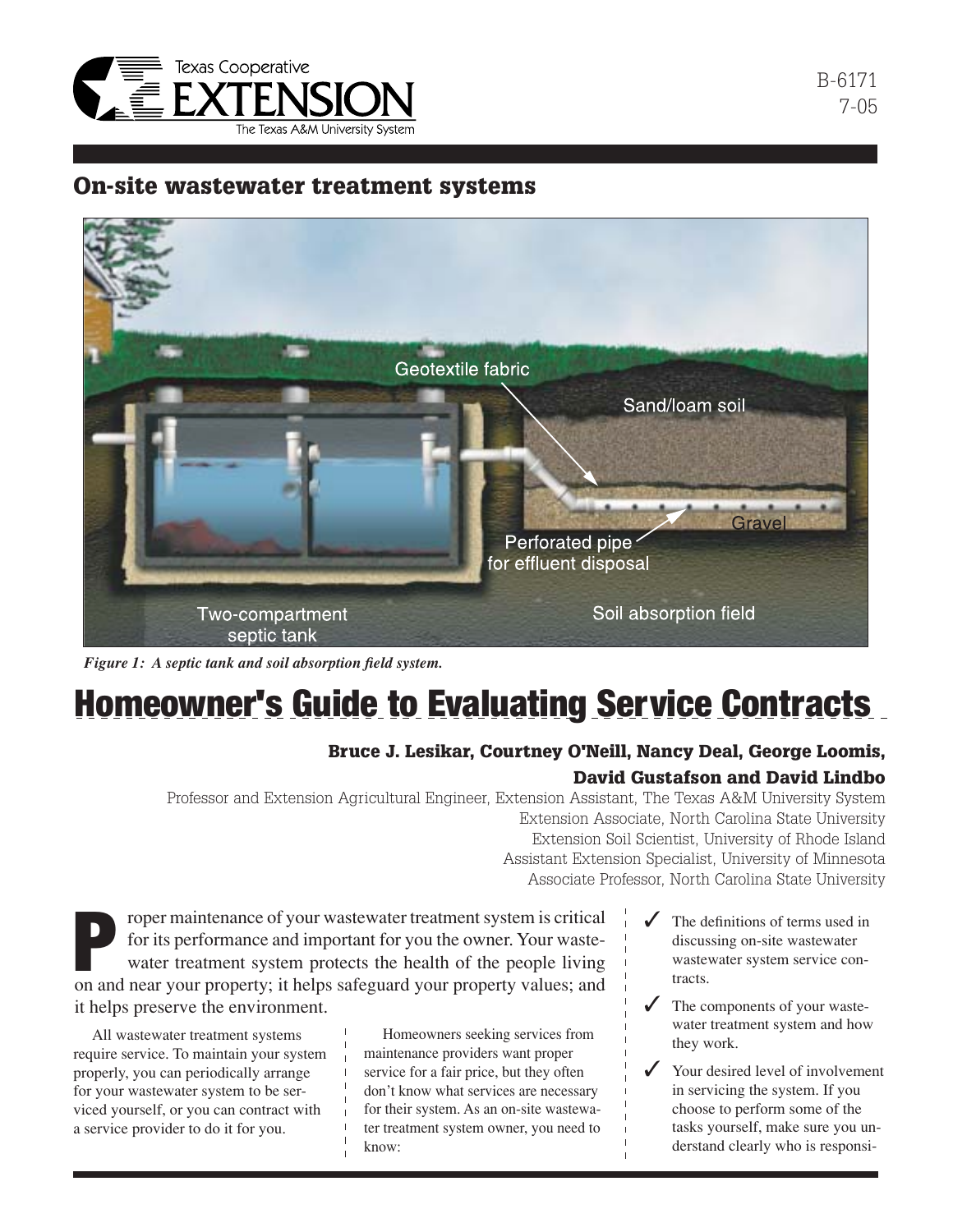ble for the different actions—you or your service provider.

- $\angle$  Exactly what services you are paying for. Homeowners need to know what is included in the base price of the contract. In many cases, fees for these maintenance agreements are comparable to or less than those charged for centralized sewer service.
- $\checkmark$  The kinds of contracts that may be available. A basic monitoring contract just meets the state's minimum requirement but requires more activity by the homeowner. Other contracts offer more service and limit the homeowners' involvement in the operation, maintenance and monitoring of their systems.

Homeowners who choose not to contract with service providers for regular maintenance should keep a record reminding them of when the service should be performed and what local service providers can assist in performing the different types of activities. Some tasks should be left to professionals to make sure the job is performed correctly and that the homeowners are not subjecting their families to undue health risks.

# Advantages of service contracts

A good service contract guarantees that your system is getting the attention it needs. It can save you time, eliminate the inconvenience of maintaining the system yourself, and spare you the cost of replacing a system prematurely because it was not properly maintained.

Even though you may choose to maintain your own system, contracting with a maintenance provider also saves you the time and expense of completing the required training courses as well as the need to file periodic reports to various agencies yourself.

These service providers are professionals trained in the operation and maintenance of on-site wastewater treatment technologies.

Routine service and proper maintenance can help you identify problems early and prevent malfunctions. Early detection makes it possible to take remedial action before your system becomes a public health hazard, a detriment to the environment or a problem for you and your family.

### Common terms

Knowing the following terms and definitions can help you select and work effectively with an O&M service provider.

**Service:** The action of performing activities such as, but not limited to, inspection, assessment and maintenance of system components.

**Acceptable:** The condition in which a component is performing its intended purpose and is considered to be operable. Another term used to describe a component that is operating as expected is *operational.*

**Unacceptable:** A condition in which a component is not operational or performing as expected. This condition indicates the need for maintenance, upgrades, repairs or further investigation.

**Inspection:** The process of identifying the current status of system performance, for reporting purposes to state authorities. Inspections may be performed for many reasons, including monitoring, operation, troubleshooting or point-of-sale evaluation.

**Operation:** The action of assessing whether each component of the system is functioning properly. Each component must be operational if the system as a whole is to achieve the desired performance.

For example, a properly operating septic tank will have three distinct layers. The presence of these layers

demonstrates that solids are settling to the bottom and scum is rising to the surface, allowing a clear zone in the middle to develop.

Another example is that in chlorinating systems, the availability of chlorine must be checked, because chlorine must be present in a chlorinator for it to be operating properly.

**Maintenance:** The action of conducting required or routine performance checks, examinations, upkeep, cleaning or mechanical adjustments to an on-site wastewater treatment system, including replacement of pumps, filters, aerator lines, valves or electrical components.

**Monitoring:** The action of verifying performance requirements for a regulatory authority. Monitoring may include collecting water samples and measuring flow rates.

Texas regulations require that a system with a disinfection component be evaluated to assess its performance. To assess this component's performance, the water leaving the system is tested for total chlorine residual or for the presence of fecal coliform bacteria.

**Reporting:** The submission of a detailed account of service activities performed on a system. The report could be sent to the permitting authority, homeowner and/or the facility owner. It can serve as documentation of the activities being performed and as an assessment of the current status of the on-site wastewater treatment system.

**Replacement:** The process of exchanging a component with an equivalent component. The new component should be the proper equipment for the treatment system.

Examples include the aerator in an aerobic treatment unit being replaced with the same model aerator, an effluent pump being replaced with a pump having the same operating characteristics, or a riser cover being replaced with the same type of riser cover.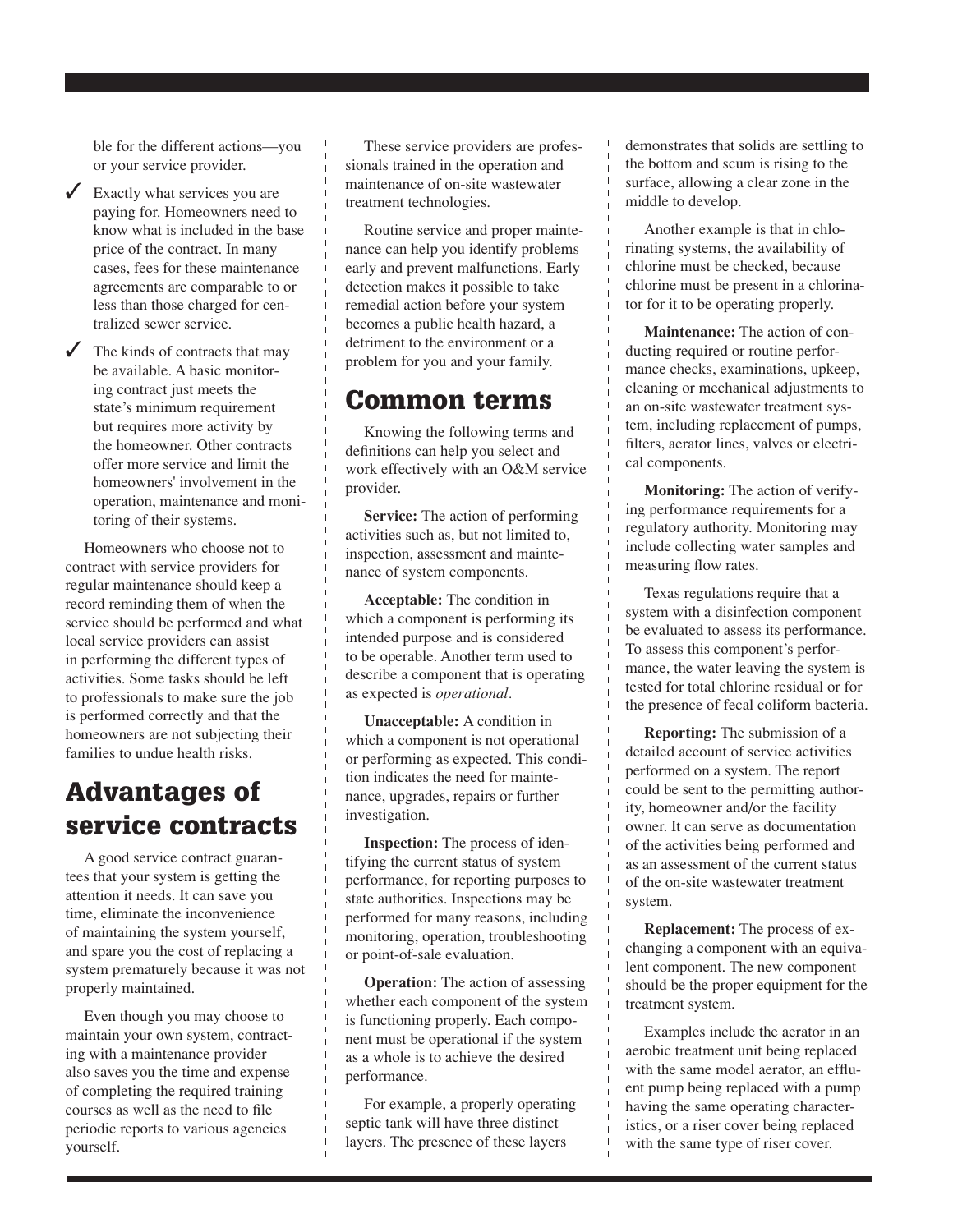**Repair:** The action of fixing or replacing substandard or damaged components of an on-site wastewater treatment system. In Texas, the replacement of tanks or drain fields is considered a repair and requires a permit for the entire on-site wastewater treatment system. At the time of the repair, the new or repaired system must comply with current state regulations.

**Upgrade:** The action of creating a better system by adding a component or increasing the effectiveness of an existing component. Upgrades do not necessarily change the performance of a system, but they can make it easier to maintain or increase the robustness of the process.

Examples of upgrades include adding effluent screens, adding risers to frequently accessed components, installing additional sensors to the system, adding remote monitoring and changing the type of disinfection component.

**Troubleshooting:** The act of finding and eliminating sources of problems in the wastewater system. The service provider or other professional must evaluate the system to determine why it is not performing well.

Troubleshooting requires that the service provider have in-depth knowledge of treatment processes and the reactions of treatment components to various possible wastewater constituents. A service provider who can conduct troubleshooting is a specialist in this field.

**Mitigation:** The act of fixing a system that is in failure. Before the system is repaired, all of its components (source collection, pretreatment, final treatment and dispersal) should be evaluated to determine all the reasons for nonperformance.

**Compensation:** The action of receiving a fair price for a proper service. Compensation is critical to making the whole management process function. Compensation is generally

received in the form of a base contract fee. Fees may cover the costs of repairs, replacement parts, maintenance and the labor required to provide the additional service.

The homeowner must clearly understand what is included in the base price and what is considered an extra charge. Also, you need to understand clearly how authorization is given to allow extra charges to be accrued.

**Contract** (service contract): A legal document that describes the relationship between the facility owner and service provider. The service contract should list:

- $\sqrt{\ }$  Frequency of service visits
- Services included in the base price
- Services requiring an extra charge
- Maintenance parts included in the base price
- Maintenance activities outside the scope of the contract
- $\triangledown$  Facility owner responsibilities regarding use of the on-site wastewater treatment system.

**Management:** A collective term describing all the steps needed to conduct operational services, maintenance, monitoring and compensation. All of these activities are essential for keeping an on-site wastewater treatment system performing properly.

# Frequency of service activities

All on-site wastewater treatment systems require regular maintenance. Four factors affect the frequency of activities:

- $\sqrt{\phantom{a}}$  Regulations
- Site conditions and population density
- **Technology**
- Wastewater source or use

**Regulations** take into consideration environmental risk, public health risks and population density when defining frequency of monitoring activities. Regulatory authorities are established primarily to protect public and environmental health. They determine:

- ✓ Which wastewater treatment systems require scheduled service visits and reporting of service activities
- $\checkmark$  How well those systems must perform
- $\checkmark$  How often the systems must be monitored for performance

The performance of an on-site wastewater treatment system is measured by laboratory tests of the water leaving the system.

In Texas, residential on-site wastewater treatment systems must be monitored every 4 months, or three times a year. This requirement directly relates to the technologies providing advance treatment and dispersal. The number of service visits can be increased by the local permitting authority or the designer of the system.

The permitting authority can increase the number of service visits based on the amount of waste treated or on public and environmental risks. The designer can specify more service visits if a specific configuration of treatment components and wastewater loading requires additional service visits to keep the system operating properly.

**Site conditions** also affect the frequency of service activities needed to prevent environmental and public health problems. Environmental risk relates to the sensitivity of your site to acceptance of wastewater.

A site with deep, well-drained soil will have an excellent ability to accept and treat wastewater. This site will also have a low environmental risk. On the other hand, a site with a heavy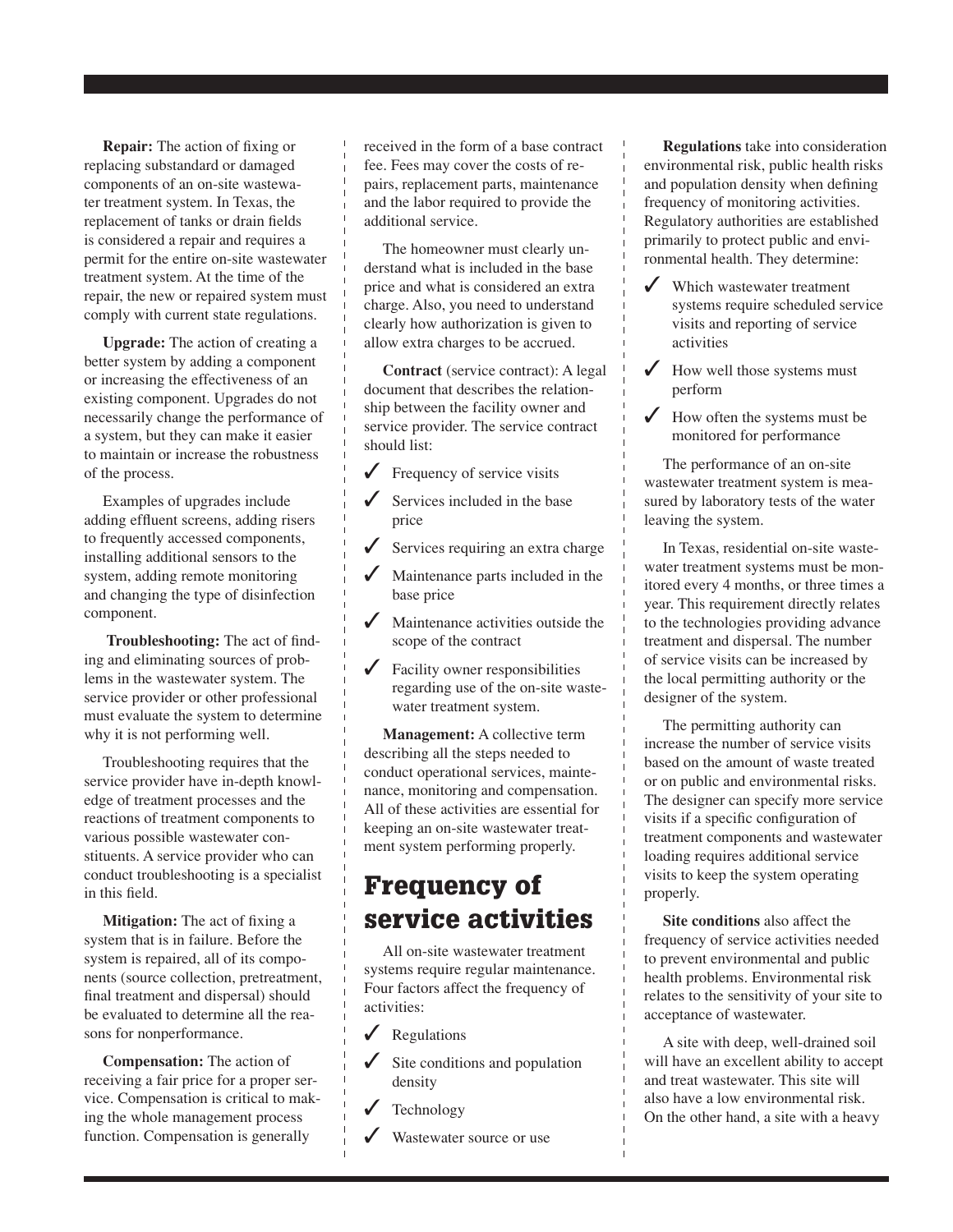clay soil, shallow soil overlying rock or hard caliche, a rocky soil, a seasonally saturated soil, or poor surface drainage has a limited ability to accept or treat wastewater.

Wastewater treatment systems located on these tougher sites pose greater risks to the environment. Treatment systems located near surface water such as lakes, rivers or wetlands are also a greater risk to public health and the environment, because the constituents in the wastewater have a greater chance of human contact.

**Population density** affects the risk of harm that a system poses to public health. As population density increases, wastewater treatment systems are placed on smaller lots. This brings a greater risk of disease-causing organisms, or pathogens, leaving underperforming systems and reaching the neighbors.

In many areas, a higher population also means an increase in the number of water wells, which also carries a greater risk of wastewater contamination.

**Wastewater treatment technologies** have specific service activities based on their treatment processes. All treatment processes require some level of service to keep them functioning.

In general, advanced treatment technologies are more complex than is standard technology and therefore require more frequent service visits. The manufacturer of each technology should have set service guidelines to ensure proper operation of the systems.

The **wastewater source or use** and its associated wastewater loading to the on-site wastewater treatment system also affect the frequency of service visits. All wastewater treatment systems are designed to treat a specific capacity of wastewater based on both water quantity and the strength of the wastewater.

Water quantity is an estimate of the number of gallons of wastewater that a system can accept and treat every day. Wastewater strength is measured by its biochemical oxygen demand  $(BOD<sub>5</sub>)$ and by its concentration of solids, fats, oils and grease.

The strength of the wastewater is directly related to the number of people living in the residence and their tendency to put additional waste material into the system, such as through the use of a garbage disposal.

An on-site wastewater treatment system is designed to treat the wastewater from a specific number of people. In Texas, that is generally estimated by the number of bedrooms in the facility plus one. Therefore, a three-bedroom home is expected to have a maximum of four people living in the home.

If a system is loaded at a rate lower than the design rate, some of the service activities may need to be performed less often than expected. Likewise, if a system is loaded at or higher than the design rate, the service activities may need to be performed more frequently than normal.

Generally, an on-site wastewater treatment system is assumed not be

loaded at a rate more than 70 percent of the design flow rate. If the load averages more than 70 percent, the treatment system can be augmented with additional components, such as a flow equalization tank and a timer. This flow equalization tank and timer will assist in limiting the risk of hydraulically overloading the following treatment components. Any treatment components before the flow equalization tank will need upsizing to accept and treat the peak hydraulic loading rate.

The organic loading is based on the number of people living in the house. If the organic loading rate exceeds the design value, the service activities will need to be performed more often.

# Understanding your on-site wastewater treatment system

To select a service provider, homeowners need to know the components of their on-site wastewater treatment system and understand how they work. These systems can be divided into four components: wastewater source or use, wastewater collection, pretreatment, and final treatment and dispersal (Figure 1).



**Figure 1. The components of an on-site wastewater treatment system.**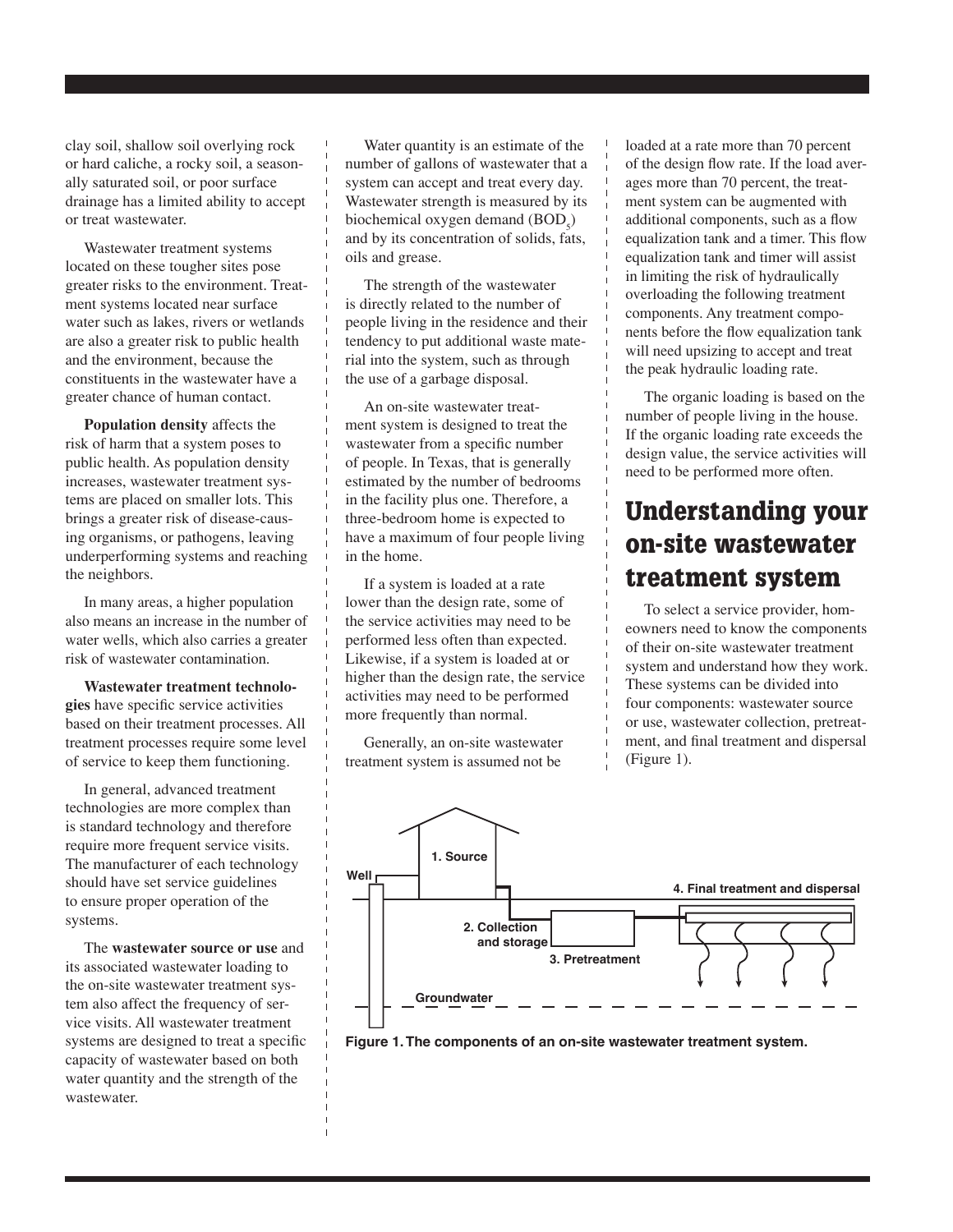The **wastewater source** or use is actually the type of facility that the wastewater treatment system is serving; it can be a residence or a commercial operation.

The **wastewater collection system** is generally the plumbing that conveys the wastewater to the pretreatment component.

The **pretreatment component** varies based on your site conditions and the type of final treatment and dispersal component being used. This component removes the necessary contaminants from the wastewater to obtain an effluent that can be accepted and treated by the final treatment and dispersal component.

A pretreatment component can consist of a septic tank(s), aerobic treatment unit, media filter, constructed wetland and/or disinfection unit.

The **final treatment and dispersal component** accepts the effluent from the pretreatment component, completes the treatment process, and disperses the effluent into the receiving environment.

Final treatment and dispersal components include media-filled trenches, gravel-less trench technology, lowpressure pipe drainfields, drip distribution fields, or spray distribution fields.

The designer of your system selects and sizes components to build a system that could accept the wastewater from your facility and disperse clean water back into the environment.

There are many kinds of on-site wastewater treatment systems available. Knowing the type of system on your property will help you determine your service needs. You'll need to know:

 $\checkmark$  Where is the on-site wastewater treatment system located on the property?

- What pretreatment and final treatment and dispersal technologies are assembled to treat the wastewater generated there?
- $\checkmark$  What are the basic activities associated with the service of your technology?
- $\angle$  Are there any special laws or regulations regarding the service of your on-site wastewater treatment system?

This publication describes the general service activities associated with on-site wastewater treatment systems. More information on the service of your particular technology is available from Texas Cooperative Extension's on-site wastewater treatment fact sheet series. It can be accessed from the Web at *http://ossf.tamu.edu*.

#### How do you know what service is needed for your system?

Most technologies come with suggested maintenance activities from the manufacturer. They may include a specific frequency of service activities or an estimate of the hours required for maintaining the system. The manufacturer should also provide an estimate of the types of parts that need to be replaced and the frequency of their replacement.

If no information on your system is available, check similar technologies or seek advice from a professional or your local regulator. Also check with the regulatory agencies for any guidelines or regulations that may be in place in your area for certain technologies.

### Who is required to have a service contract and report service activities?

Texas established its contract and reporting requirement based on technology. Technologically, pretreatment components that are designed to meet secondary treatment standards (advanced organic matter and solids removal) require a service contact with a monitoring and reporting requirement.

These pretreatment systems include aerobic treatment units, sand filters, media filters, trickling filters and disinfection technologies. The final treatment and dispersal technologies requiring service contracts are drip and spray distribution. These pretreatment and final treatment and dispersal components can be mixed and matched to develop a complete on-site wastewater treatment system.

The use of other technologies, such as a septic tank, may not require a contract or reporting of service activities, but long-term performance can be improved by having a long-term relationship with a service provider.

Generally, a service contract is obtained by the homeowner to have the required service performed and the required reporting submitted. However, homeowners who wish to maintain their systems must obtain training from a maintenance provider who has been certified by the manufacturer and receive a letter from the maintenance provider to give to the permitting authority.

Homeowners or facility owners who choose this option accept responsibility for conducting the service and reporting the service activities. Once homeowners learn what is required to service their on-site wastewater treatment systems, many choose to contract for the service with service providers.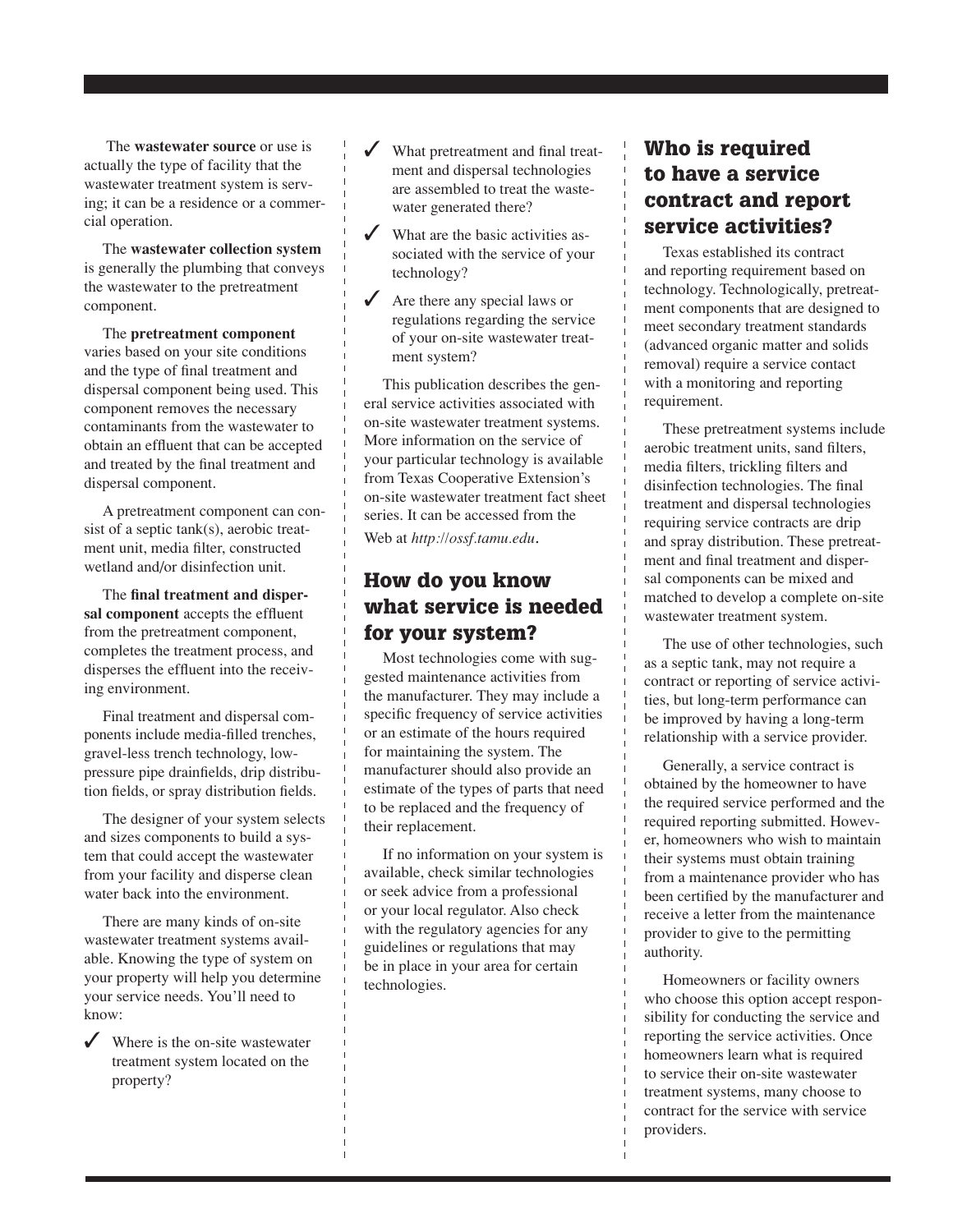## What types of service contracts are available?

Several types of service contracts are available. A common mistake by many homeowners is to compare initial prices for service contracts but not compare the services offered. Homeowners need to know the actual service they will receive for the given contract they are signing. As the amount of service increase, the costs will also rise to cover the additional activities.

A **monitoring contract** is a contract for monitoring the on-site wastewater treatment system performance. The service provider will *only* collect samples and deliver the required information for reporting to you and to the permitting authority. Other actions typically add costs.

An **operating contract** is a contract for assessing whether the components are operable. The service provider will evaluate each component of the system and document its current operating condition. Under this contract, the service provider will identify the components needing maintenance or repair but will not perform these services.

A **maintenance contract** is a contract for conducting the routine activities associated with keeping the components operating properly. The service provider will perform the manufacturer-recommended actions to keep the on-site wastewater treatment system functioning. This contract may not include less frequent activities, such as the removal of residuals from the treatment components.

Most service contracts are actually a combination of the various contracts outlined above. A service contract may cover both monitoring and operation, or it may include monitoring, operation and maintenance (MOM).

A MOM contract is the minimum level of service recommended because the service provider would conduct the performance monitoring required by the permitting authority, evaluate the operational status of the components and provide routine maintenance activities. MOM contracts may or may not include less frequent activities such as removing residuals.

A **repair contract** is a contract for replacement of components as they break or fail to operate as appropriate. Be sure to evaluate the contract to determine what is covered regarding labor associated with replacement of components and the replacement parts themselves.

A **management contract** is an all-inclusive plan. This contract could be equivalent to being served by a centralized sewer system. The service provider performs all the required activities for monitoring, operation, maintenance and repair.

Management contracts are fairly new, and a few providers are even including mitigation of a failed system as a part of the contract. This does not relieve the homeowners of their responsibilities regarding wastewater constituents that they are adding to their systems.

Currently, only a few service providers offer management contracts. Most service contracts are a combination of the previously described service contracts.

For example, the minimum level of service contract should be a combination of operating and monitoring contract. Therefore, the service provider should conduct required performance testing of the effluent to meet Texas requirements and assess the operational status of the system components. The service provider may offer other services such as maintenance and repairs on a fee basis.

## How do I compare service contracts?

The homeowner or facility owner must compare not only the price, but also what is included in the base price of the contract. You need to evaluate the contract thoroughly to determine:

- $\checkmark$  What services are included in the base price?
- $\checkmark$  What services are available for an additional fee?
- ✓ What is the hourly rate for performing additional services?
- $\checkmark$  When do additional charges begin to accrue?
- $\checkmark$  How are the additional service and associated fee approved?
- ✓ What are the homeowners' required activities associated with the operation of the system?
- $\checkmark$  When is payment due for the services being performed?
- $\checkmark$  What information will you, the homeowner, receive to let you know what base service was performed and when?
- $\checkmark$  How will you know when someone will arrive to conduct the service?
- ✓ How should you contact the service provider when an alarm has sounded indicating that the system needs service? How is the charge calculated for that extra service call?
- $\checkmark$  How will troubleshooting and subsequent repairs be handled when a system needs extra service?
- ✓ What are the homeowner's or facility owner's responsibilities regarding the operation of the system?

You need to know the answers to all of these questions to help you make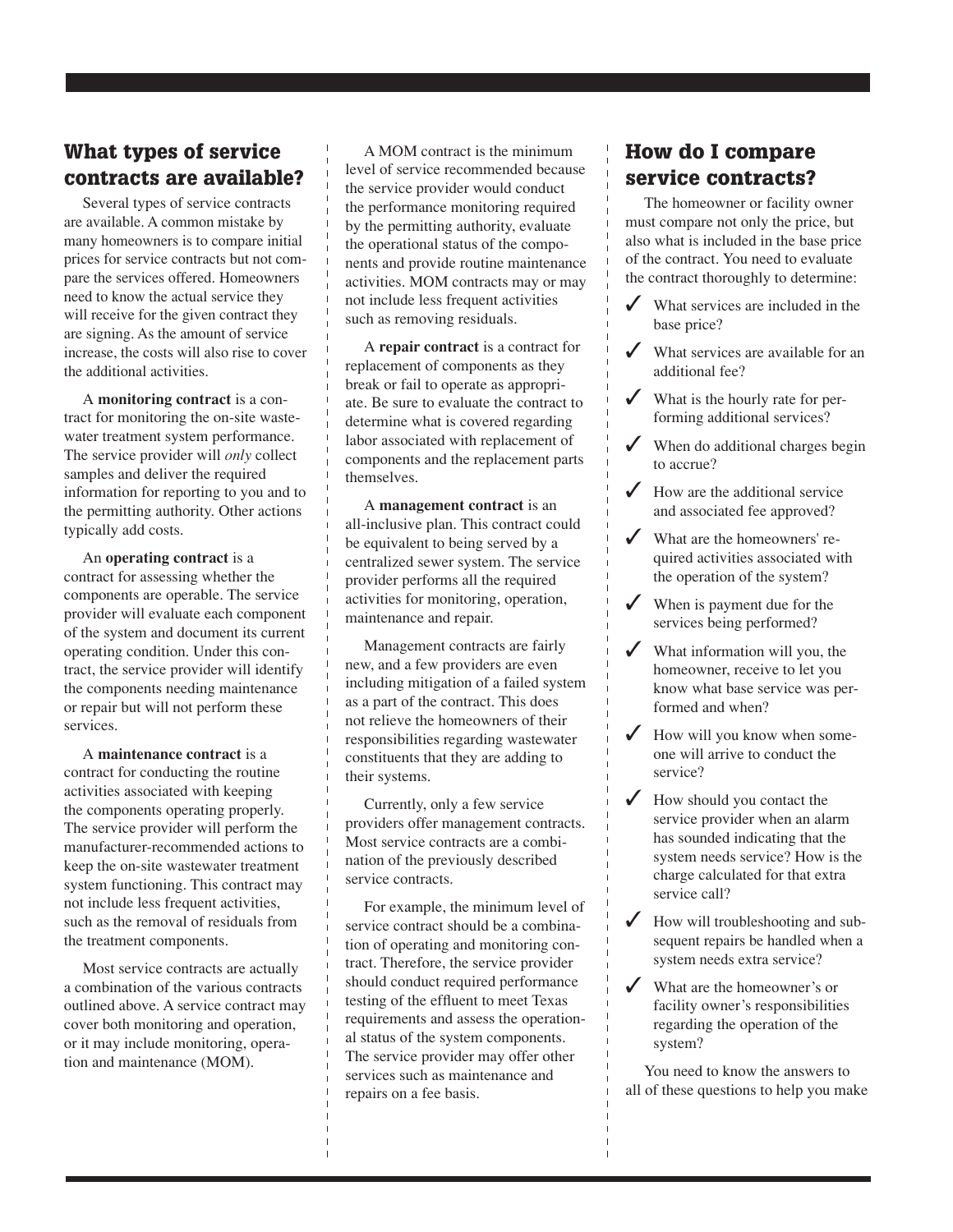an informed decision regarding the selection of a service contract and provider. The least expensive base service contract may not be the best deal. It is important to know what is included in the base price, which services will require an additional fee, and how those additional fees will be approved and calculated.

#### How do I find a local service provider?

There are three approaches to locating a service provider. The first approach is to contact the Texas Commission on Environmental Quality (TCEQ), the state regulatory authority, and identify people who are licensed and are potential service providers.

The TCEQ has a Web site that can help you find professionals in your area: *http://www.tceq.state.tx.us/ compliance\_support/data/ossf\_ search.html*. You will need to search the site for individuals with an installer II license and then contact them to learn if they are approved to service the particular technology located at your facility.

The second approach is to contact the local permitting authority to obtain a list of the professionals in your area

approved for service on your particular system.

The third approach is to ask the manufacturer of your on-site wastewater treatment system components for a listing of approved service providers in your area.

# Summary

Wastewater will continue to be generated as a part of our daily activities. Effective management of wastewater is critical to protecting public health, environmental health and property values.

All wastewater treatment technologies require service. However, the type and frequency depends on the specific technologies used to assemble the wastewater treatment system on your site and how you use water.

Several different types of service contracts are available to the homeowner. The basic monitoring contract only meets the state's minimum requirement. But this contract requires more activity by the homeowner. Additional components of contracts can offer more service and limit the homeowner's involvement in the operation, maintenance and monitoring of the wastewater treatment systems.

When evaluating all contract options, make sure you clearly understand who is responsible for the different actions—you or your service provider—and what is included in the base price of the contract.

Homeowners who choose not to contract for these services should keep maintenance records that remind them of when service should be performed. They should also keep a list of local service providers who can perform the different types of activities. Some tasks should be left to professionals to make sure the job is performed correctly and that you are not subjecting yourself and your family to undue health risks.

A good service contract guarantees that your system is getting the proper attention it needs, and can save you time, the hassle of maintaining the system yourself, and the cost of replacing a system prematurely because of simply not taking care of the system.

# Acknowledgment

This material is based upon work supported by the Cooperative State Research, Education, and Extension Service, U.S. Department of Agriculture under Agreement No. 2005- 45049-03209.